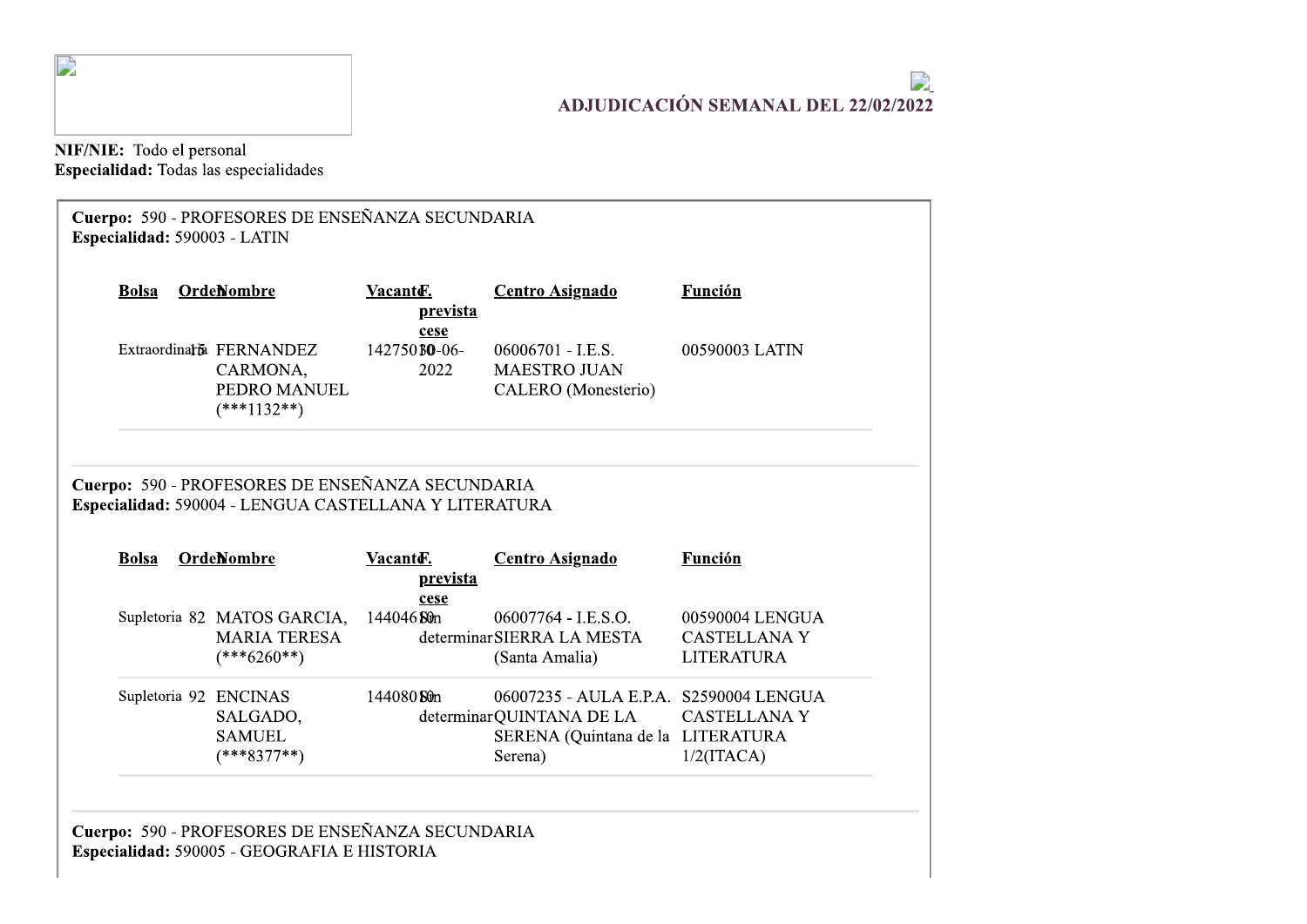| <b>Bolsa</b>  | <b>OrdeNombre</b>                                                                           | Vacante.<br>prevista          | <b>Centro Asignado</b>                                                     | <b>Función</b>                                                  |
|---------------|---------------------------------------------------------------------------------------------|-------------------------------|----------------------------------------------------------------------------|-----------------------------------------------------------------|
|               | Ordinaria 225 PIEDAD PIRON,<br><b>JESUS DE LA</b><br>$(***7319**)$                          | cese<br>14408606-04-<br>2022  | <b>COMENDADOR</b><br>(Plasencia)                                           | 10006648 - I.E.S. PÉREZ 00590005 GEOGRAFIA E<br><b>HISTORIA</b> |
|               | Cuerpo: 590 - PROFESORES DE ENSEÑANZA SECUNDARIA<br>Especialidad: 590006 - MATEMATICAS      |                               |                                                                            |                                                                 |
| <b>Bolsa</b>  | <b>OrdeNombre</b>                                                                           | Vacanter.<br><u>prevista</u>  | <b>Centro Asignado</b>                                                     | <b>Función</b>                                                  |
|               | Supletoria 77 CHAVES<br>RODRIGUEZ,<br><b>JAVIER JULIAN</b><br>$(***5332**)$                 | cese<br>14405180m             | 10007801 - I.E.S.<br>determinarLOUSTAU-VALVERDE<br>(Valencia de Alcántara) | 00590006<br><b>MATEMATICAS</b>                                  |
|               | Supletoria 110 GUILLEN<br>ROMERO, MARIA<br><b>BEATRIZ</b><br>$(***5519**)$                  | 144078 Stin                   | 06007399 - I.E.S. LOS<br>determinarMORISCOS (Hornachos) MATEMATICAS        | 00590006                                                        |
|               | Extraordinania LOPEZ MANZANO, 14410780n<br><b>ANTONIO</b><br><b>MANUEL</b><br>$(***7100**)$ |                               | 06006887 - I.E.S.<br>determinar ARROYO HARNINA<br>(Almendralejo)           | 00590006<br><b>MATEMATICAS</b>                                  |
|               | Cuerpo: 590 - PROFESORES DE ENSEÑANZA SECUNDARIA<br>Especialidad: 590007 - FISICA Y QUIMICA |                               |                                                                            |                                                                 |
| <b>Bolsa</b>  | <b>OrdeNombre</b>                                                                           | Vacanter.<br>prevista<br>cese | <b>Centro Asignado</b>                                                     | <b>Función</b>                                                  |
| Supletoria 69 |                                                                                             |                               |                                                                            |                                                                 |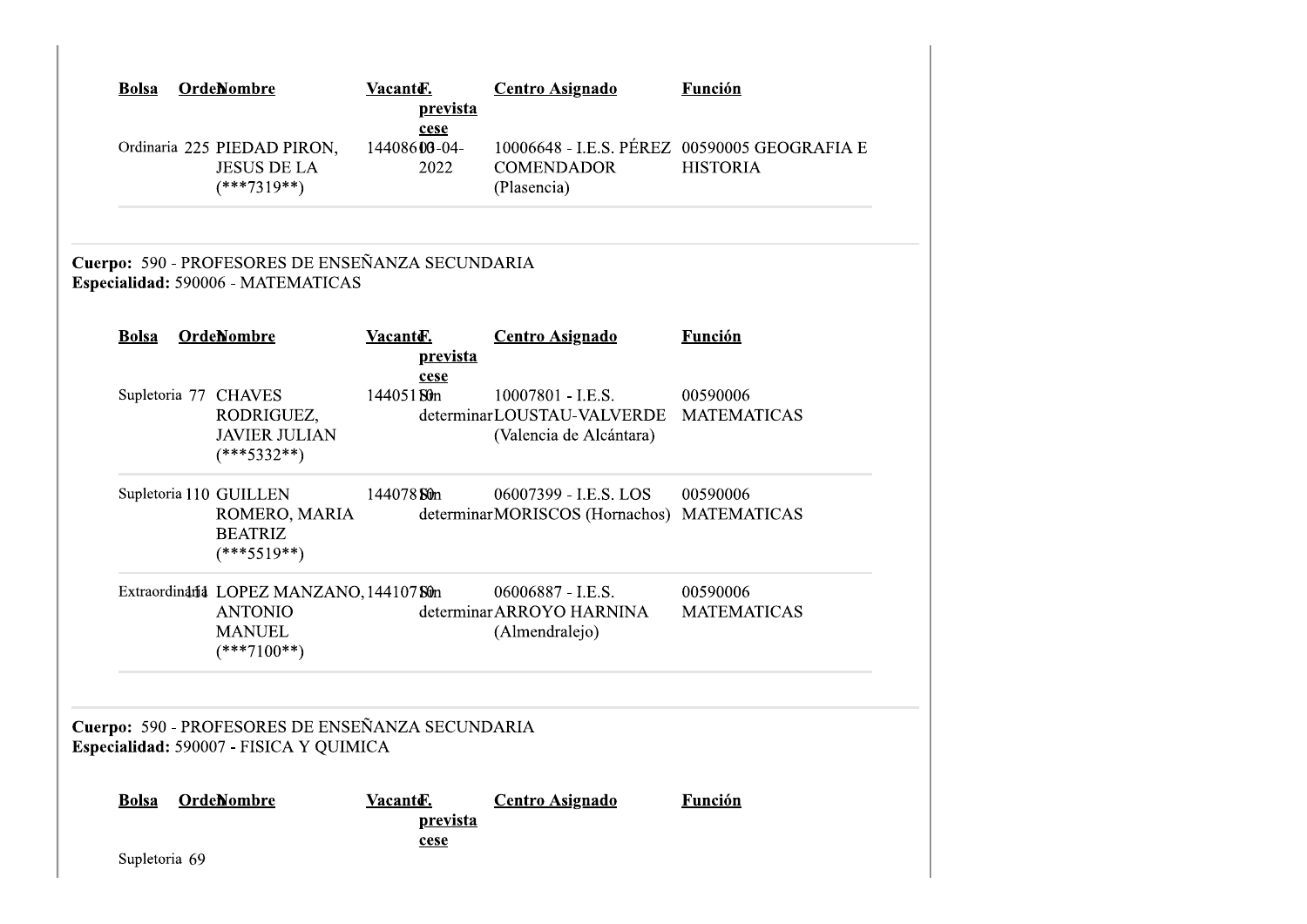|              | Especialidad: 590008 - BIOLOGIA Y GEOLOGIA                                        | Cuerpo: 590 - PROFESORES DE ENSEÑANZA SECUNDARIA |                                                                            |                                        |
|--------------|-----------------------------------------------------------------------------------|--------------------------------------------------|----------------------------------------------------------------------------|----------------------------------------|
| <b>Bolsa</b> | <b>OrdeNombre</b>                                                                 | Vacante.<br><u>prevista</u><br>cese              | <b>Centro Asignado</b>                                                     | <b>Función</b>                         |
|              | Supletoria 26 GONZALEZ<br>NICOLAS, REBECA<br>$(***7492**)$                        | 144045 20-03-<br>2022                            | $06006528 - I.E.S.$<br>BENAZAIRE (Herrera del JORNADA - BILINGÜE<br>Duque) | 21590008 BIOLOGIA 1/2<br><b>INGLÉS</b> |
|              | Cuerpo: 590 - PROFESORES DE ENSEÑANZA SECUNDARIA<br>Especialidad: 590016 - MUSICA |                                                  |                                                                            |                                        |
| <b>Bolsa</b> | <b>OrdeNombre</b>                                                                 | Vacante.<br>prevista<br>cese                     | <b>Centro Asignado</b>                                                     | <b>Función</b>                         |
|              | Extraordina3th LUJAN BELTRAN, 144084 Sun<br><b>MARCOS</b><br>$(***6271**)$        |                                                  | 10006892 - I.E.S. SAN<br>determinarPEDRO DE<br>ALCÁNTARA (Alcántara)       | 00590016 MUSICA                        |
|              | Extraordinat63 LOPEZ BERNAD,<br><b>SANDRA</b><br>$(***1365**)$                    | 144106 St0n                                      | 06007569 - I.E.S.<br>determinarBIOCLIMÁTICO<br>(Badajoz)                   | 00590016 MUSICA                        |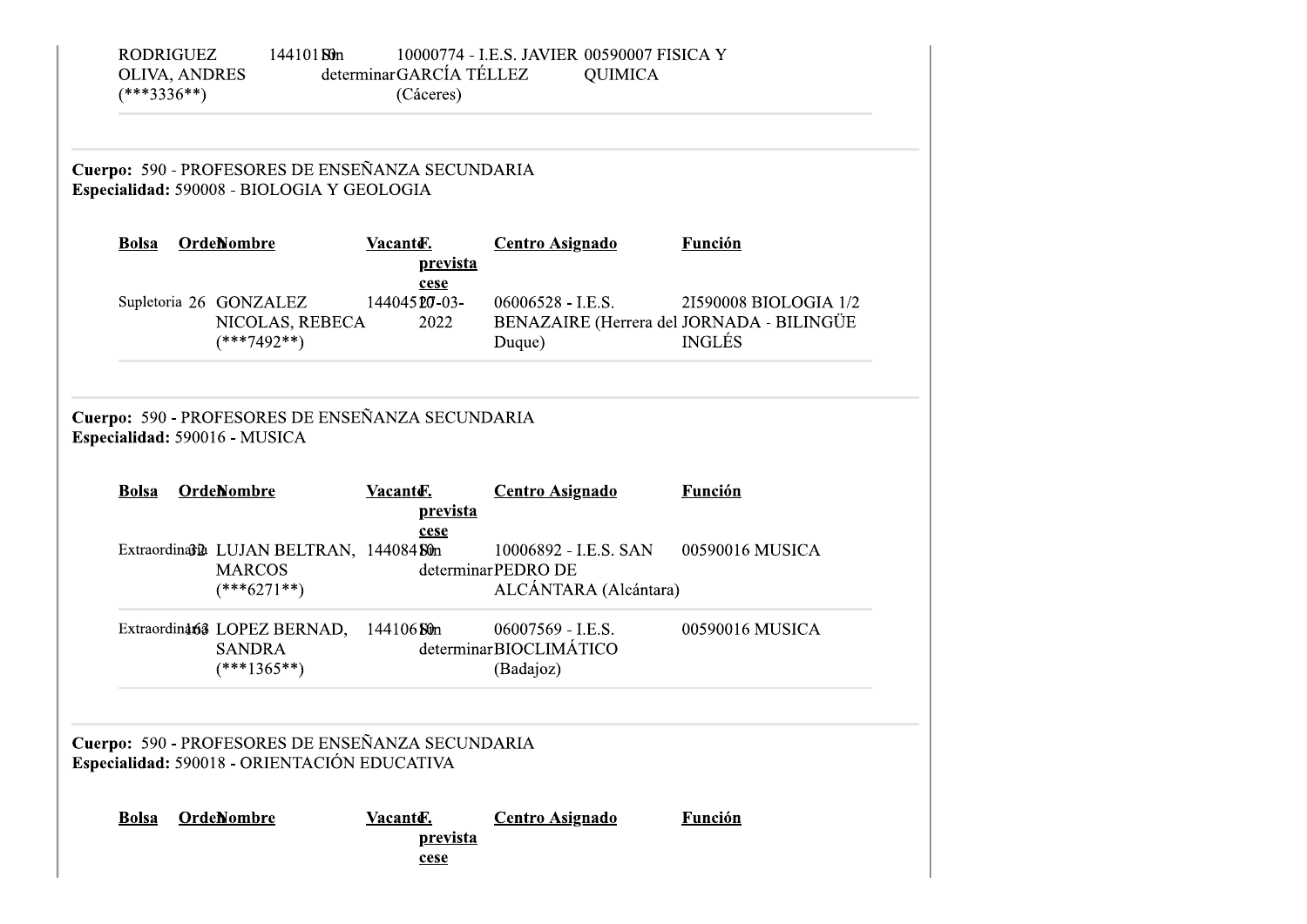|              | Ordinaria 136 DOMINGUEZ<br>RODRIGUEZ,<br>MARIA (***6436**)                            | 144052 Sun            | 06700159 - EQ.GRAL.<br>determinarORI.EDUCAT. Y<br>PSICOPEDAGÓGICA<br>(Villanueva de la Serena) | 00590018 ORIENTACIÓN<br><b>EDUCATIVA</b>   |
|--------------|---------------------------------------------------------------------------------------|-----------------------|------------------------------------------------------------------------------------------------|--------------------------------------------|
|              | Ordinaria 148 BARAHONA<br>SERRANO, SARA<br>$(***5791**)$                              | 144083 St0n           | 06006905 - I.E.S.<br>determinarFRANCISCO VERA<br>(Alconchel)                                   | 00590018 ORIENTACIÓN<br><b>EDUCATIVA</b>   |
|              | Cuerpo: 590 - PROFESORES DE ENSEÑANZA SECUNDARIA<br>Especialidad: 590019 - TECNOLOGIA |                       |                                                                                                |                                            |
| <b>Bolsa</b> | <b>OrdeNombre</b>                                                                     | Vacanter.<br>prevista | <b>Centro Asignado</b>                                                                         | <b>Función</b>                             |
|              | Supletoria 55 BRAVO<br>FERNANDEZ,<br><b>JUAN ANTONIO</b><br>$(***4171**)$             | cese<br>144095 Sûn    | 10003854 - I.E.S.<br>determinar AUGUSTÓBRIGA<br>(Navalmoral de la Mata)                        | 00590019 TECNOLOGIA                        |
|              | Supletoria 85 MADERA<br>CABALLERO,<br><b>ISABEL</b><br>$(***7264**)$                  | 143998 BO-06-<br>2022 | HERRERA DEL DUQUE 1/2 JORNADA (ITACA)<br>(Herrera del Duque)                                   | 06007341 - AULA E.P.A. S2590019 TECNOLOGIA |
|              | Cuerpo: 590 - PROFESORES DE ENSEÑANZA SECUNDARIA<br>Especialidad: 590061 - ECONOMIA   |                       |                                                                                                |                                            |
| <b>Bolsa</b> | <b>OrdeNombre</b>                                                                     | Vacanter.<br>prevista | <b>Centro Asignado</b>                                                                         | <b>Función</b>                             |
|              | Extraordinada PRIETO SAEZ,<br><b>ALEJANDRO</b><br>$(***7243**)$                       | cese<br>144048 Sûn    | 06006701 - I.E.S.<br>determinarMAESTRO JUAN<br>CALERO (Monesterio)                             | 00590061 ECONOMIA                          |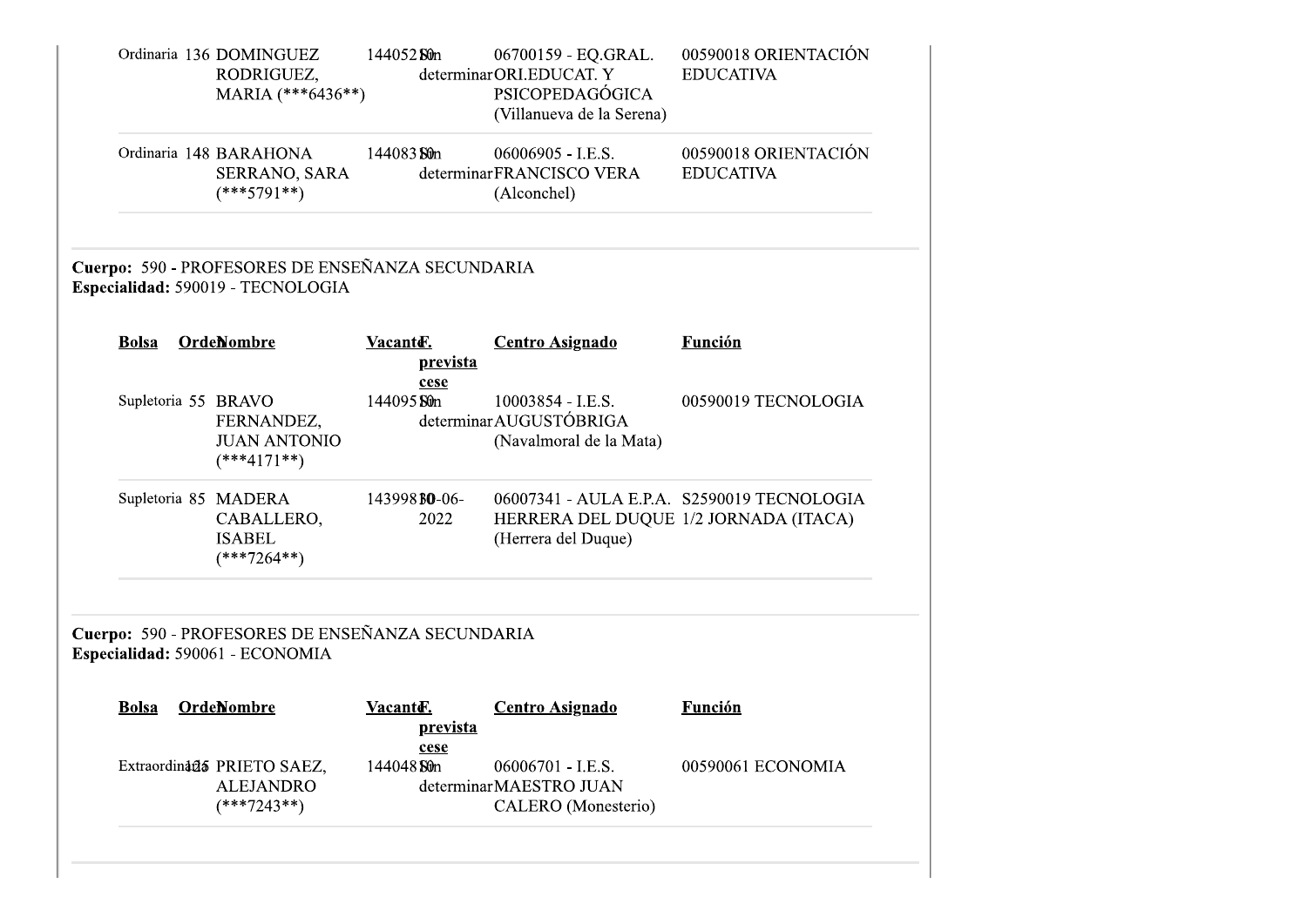Cuerpo: 590 - PROFESORES DE ENSEÑANZA SECUNDARIA<br>Especialidad: 590105 - FORMACION Y ORIENTACION LABORAL

| <b>OrdeNombre</b><br><b>Bolsa</b>                                   | Vacanter.<br>prevista<br>cese                                                                                | <b>Centro Asignado</b>                                                             | <b>Función</b>                                                             |
|---------------------------------------------------------------------|--------------------------------------------------------------------------------------------------------------|------------------------------------------------------------------------------------|----------------------------------------------------------------------------|
| <b>MARIA SOL</b><br>$(***8619**)$                                   | Ordinaria 49 PAZ RODRIGUEZ, 144043 Sûn                                                                       | 06001075 - I.E.S. NTRA. 00590105 FORMACION<br>determinarSRA. DE BÓTOA<br>(Badajoz) | Y ORIEN. LABORAL                                                           |
|                                                                     | Cuerpo: 591 - PROFESORES TÉC. DE FORMAC. PROFESIONAL<br>Especialidad: 591206 - INSTALACIONES ELECTROTECNICAS |                                                                                    |                                                                            |
| <b>OrdeNombre</b><br><b>Bolsa</b>                                   | Vacanter.<br>prevista<br>cese                                                                                | <b>Centro Asignado</b>                                                             | <b>Función</b>                                                             |
| Supletoria 10 MATOS<br><b>FATIMA</b><br>$(***5723**)$               | 144075 Sûn<br>BORRACHERO,                                                                                    | 06007031 - I.E.S.<br>determinar EUGENIO HERMOSO<br>(Fregenal de la Sierra)         | 00591206<br><b>INSTALACIONES</b><br><b>ELECTROTECNICAS</b><br>$(FP)$ $(T)$ |
|                                                                     | Cuerpo: 591 - PROFESORES TÉC. DE FORMAC. PROFESIONAL<br>Especialidad: 591225 - SERVICIOS A LA COMUNIDAD      |                                                                                    |                                                                            |
| <b>OrdeNombre</b><br><b>Bolsa</b>                                   | Vacanto-<br>prevista<br>cese                                                                                 | <b>Centro Asignado</b>                                                             | <b>Función</b>                                                             |
| Ordinaria 39 JIMENEZ<br>EXPOSITO,<br><b>MIRIAM</b><br>$(***2500**)$ | 144085 Sûn                                                                                                   | 10007707 - I.E.S. AL-<br>determinarQAZERES (Cáceres)                               | 00591225 SERVICIOS A<br>LA COMUNIDAD (FP)<br>(T)                           |
| Cuerpo: 597 - MAESTROS<br>Especialidad: 597031 - EDUCACIÓN INFANTIL |                                                                                                              |                                                                                    |                                                                            |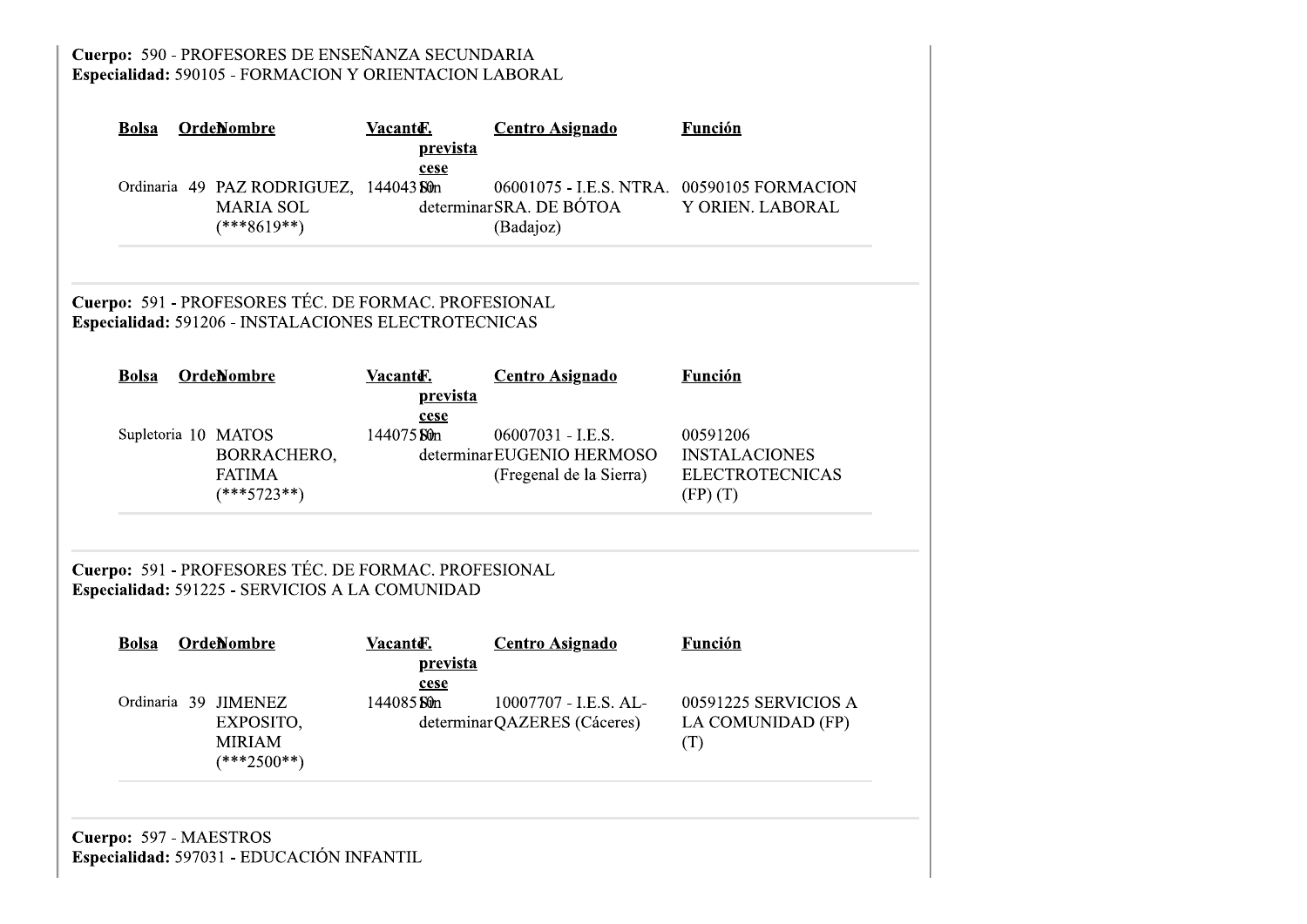| <b>Bolsa</b>           | <b>OrdeNombre</b>                                                             | Vacanter.   | prevista<br>cese | <b>Centro Asignado</b>                                                                               | Función                               |
|------------------------|-------------------------------------------------------------------------------|-------------|------------------|------------------------------------------------------------------------------------------------------|---------------------------------------|
|                        | Ordinaria 406 LARRASA DIAZ,<br><b>INMACULADA</b><br>$(***7069**)$             | 144073 Sûn  |                  | 06005469 - C.P. JUAN<br>determinar VÁZQUEZ (Badajoz)                                                 | 00597031 EDUCACION<br><b>INFANTIL</b> |
|                        | Ordinaria 423 MATA POLO,<br>SONIA (***0995**)                                 | 144062 St0n |                  | 06003114 - C.P.<br>determinarTRAJANO (Mérida)                                                        | 00597031 EDUCACION<br><b>INFANTIL</b> |
|                        | Ordinaria 524 ANTUNEZ<br>SALGADO,<br><b>ESTHER</b><br>$(***7229**)$           | 14409750m   |                  | 10007884 - E.I. JOAQUÍN 00597031 EDUCACION<br>determinarBALLESTEROS<br>(Moraleja)                    | <b>INFANTIL</b>                       |
|                        | Ordinaria 533 FERNANDEZ<br><b>GALAN, NEREA</b><br>$(***9327**)$               | 144098 St0n |                  | 10007033 - C.P. EJIDO<br>determinar (Jaraiz de la Vera)                                              | 00597031 EDUCACION<br><b>INFANTIL</b> |
|                        | Ordinaria 578 GARCIA<br>CACERES,<br><b>BEATRIZ</b><br>$(***8544**)$           | 144096 Sun  |                  | 10007847 - C.R.A. VERA-IT597031 EDUCACION<br>determinarTIÉTAR (Tejeda de Tietar) INFANTIL ITINERANTE |                                       |
| Cuerpo: 597 - MAESTROS | Especialidad: 597032 - IDIOMA EXTRANJERO-INGLÉS                               |             |                  |                                                                                                      |                                       |
| <b>Bolsa</b>           | OrdeNombre                                                                    | Vacanter.   | prevista<br>cese | <b>Centro Asignado</b>                                                                               | <b>Función</b>                        |
|                        | Ordinaria 283 GUSTOS GOMEZ, 144102 Sûn<br><b>JUAN CARLOS</b><br>$(***8699**)$ |             |                  | $10007914 - C.R.A.$<br>determinarRISCOS DE VILLAVIEJA<br>(Casas del Castañar)                        | 00597032 INGLES                       |
|                        | Ordinaria 311 COLOMBO LOPEZ, 143977 Sûn                                       |             |                  | 06005081 - C.P. PEDRO                                                                                | 00597032 INGLES                       |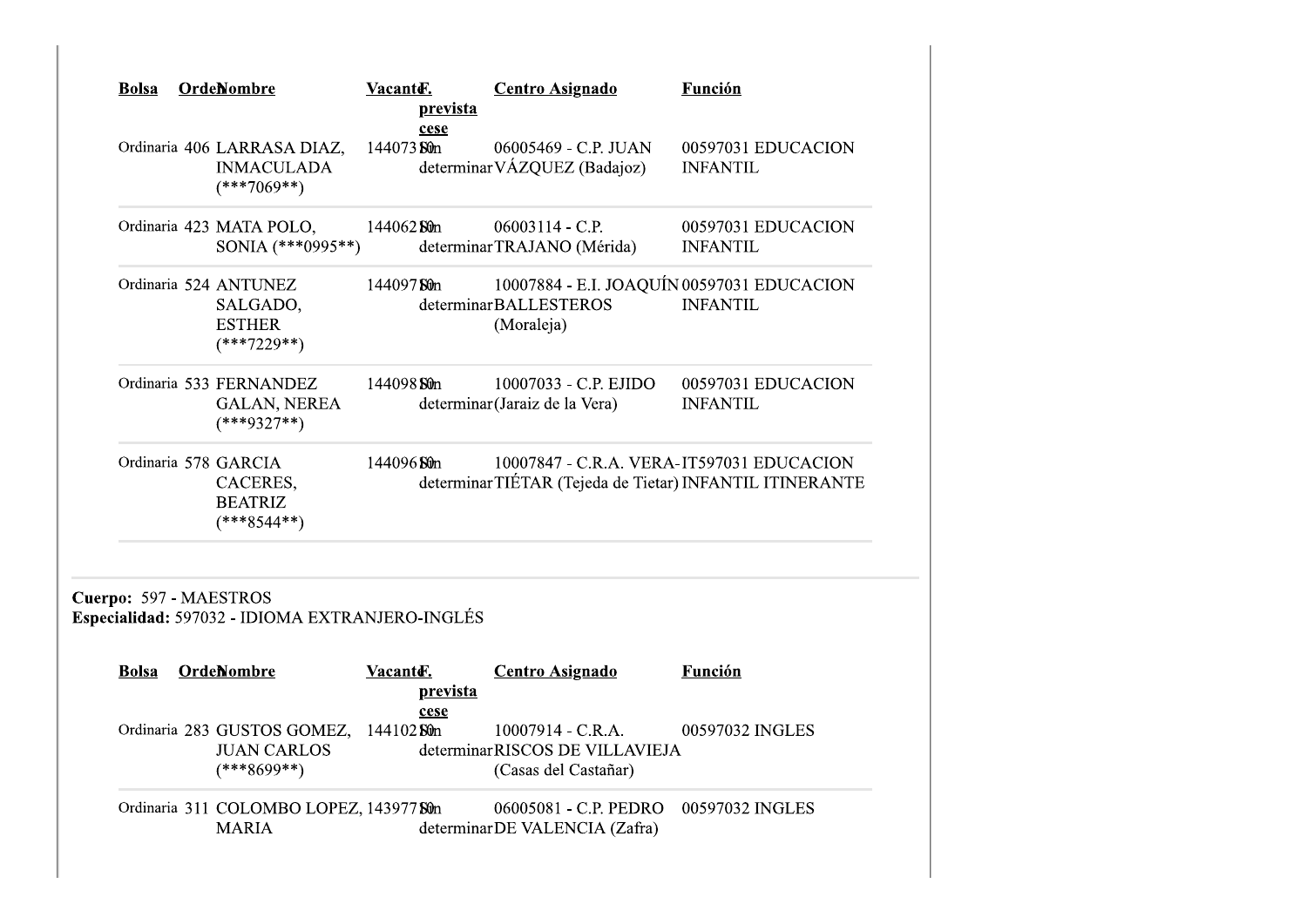| Ordinaria 91 |                                                                                            | prevista<br>cese     |                                                                                         |                              |
|--------------|--------------------------------------------------------------------------------------------|----------------------|-----------------------------------------------------------------------------------------|------------------------------|
| <b>Bolsa</b> | Cuerpo: 597 - MAESTROS<br>Especialidad: 597035 - MÚSICA<br><b>OrdeNombre</b>               | Vacante.             | <b>Centro Asignado</b>                                                                  | <b>Función</b>               |
|              | Ordinaria 273 CORCHERO<br>GUTIERREZ,<br><b>JONATHAN</b><br>$(***7039**)$                   | 144049 Sûn           | 06006103 - C.P. SUÁREZ 00597034 EDUCACION<br>determinar SOMONTE (Mérida)                | FÍSICA                       |
|              | Ordinaria 266 CALDERON<br>REBOLLEDO,<br><b>ROSAM</b><br>$(***7772**)$                      | 144054 Sun           | 06004246 - C.P. AMALIA IT597034 EDUCACIÓN<br>determinarDE SAJONIA (Santa<br>Amalia)     | <b>FÍSICA ITINERANTE</b>     |
|              | Ordinaria 214 PIMIENTA<br>SANCHEZ,<br><b>LOURDES</b><br><b>PATROCINIO</b><br>$(***8484**)$ | cese<br>144089 Stin  | 06000186 - C.P. SAN<br>determinarFRANCISCO<br>(Almendralejo)                            | 00597034 EDUCACION<br>FÍSICA |
| <b>Bolsa</b> | Cuerpo: 597 - MAESTROS<br>Especialidad: 597034 - EDUCACIÓN FÍSICA<br><b>OrdeNombre</b>     | Vacante.<br>prevista | <b>Centro Asignado</b>                                                                  | <b>Función</b>               |
|              | Ordinaria 315 LEON QUIROS,<br><b>JUAN SEBASTIAN</b><br>$(***5482**)$                       | 144081 Sun           | $06005007 - C.P.$<br>determinarFRANCISCO<br>RODRÍGUEZ PERERA<br>(Villanueva del Fresno) | 00597032 INGLES              |
|              | <b>INMACULADA</b><br>$(***3035**)$                                                         |                      |                                                                                         |                              |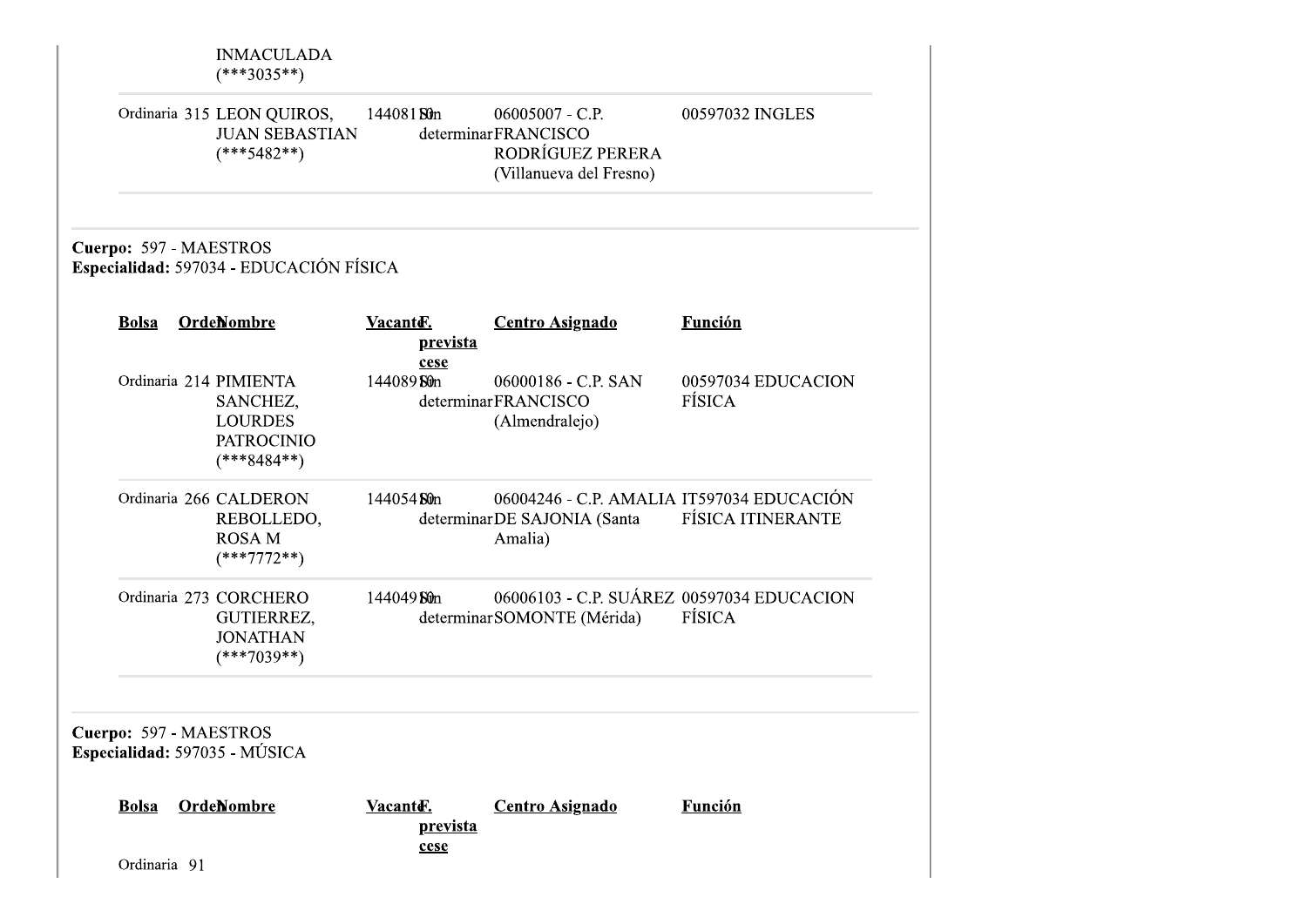| <b>MIRANDA</b> | 144071 <b>Sun</b><br>CALDERON, ANA<br>BELEN (***6386**)                           | determinarDE LOS REMEDIOS<br>(Casas de Don Pedro) | 06001762 - C.P. VIRGEN IT597035 MÚSICA<br><b>ITINERANTE</b>                   |                                                             |
|----------------|-----------------------------------------------------------------------------------|---------------------------------------------------|-------------------------------------------------------------------------------|-------------------------------------------------------------|
|                | Extraordinatia CAPITAN<br>CABRERA, JUAN<br><b>MIGUEL</b><br>$(***3813**)$         | 144065 20-03-<br>2022                             | $10007914 - C.R.A.$<br>RISCOS DE VILLAVIEJAITINERANTE<br>(Casas del Castañar) | IT597035 MÚSICA                                             |
|                | Cuerpo: 597 - MAESTROS<br>Especialidad: 597036 - PEDAGOGÍA TERAPÉUTICA            |                                                   |                                                                               |                                                             |
| <b>Bolsa</b>   | <b>OrdeNombre</b>                                                                 | Vacanter.<br>prevista                             | <b>Centro Asignado</b>                                                        | <b>Función</b>                                              |
|                | Ordinaria 296 REYES CARVAJAL, 144105 Sûn<br>GEMA $(***7385**)$                    | cese                                              | 06006863 - I.E.S.<br>determinar ALBARREGAS (Mérida) TERAPÉUTICA               | 00597060 PEDAGOGÍA                                          |
|                | Ordinaria 357 MATEOS POZO,<br><b>MATILDE</b><br>$(***0500**)$                     | 144099 Sun                                        | 10007525 - I.E.S.<br>determinarJÁLAMA (Moraleja)                              | 00597060 PEDAGOGÍA<br><b>TERAPÉUTICA</b>                    |
|                | Cuerpo: 597 - MAESTROS<br>Especialidad: 597037 - AUDICIÓN Y LENGUAJE              |                                                   |                                                                               |                                                             |
| <b>Bolsa</b>   | <b>OrdeNombre</b>                                                                 | Vacanter.<br><u>prevista</u><br>cese              | <b>Centro Asignado</b>                                                        | <b>Función</b>                                              |
|                | Ordinaria 179 CORDERO RUIZ,<br><b>MARIA</b><br><b>INMACULADA</b><br>$(***7064**)$ | 144063 St0n                                       | 06002651 - C.P. NTRA.<br>determinar SRA. DE GUADALUPE<br>(Higuera la Real)    | IT597037 AUDICIÓN Y<br><b>LENGUAJE</b><br><b>ITINERANTE</b> |
|                | Ordinaria 232 BUENO LOPEZ,<br><b>INES M.</b><br>$(***6548**)$                     | 144103 Sun                                        | 10007707 - I.E.S. AL-<br>determinarQAZERES (Cáceres)                          | 00597061 AUDICION Y<br><b>LENGUAJE</b>                      |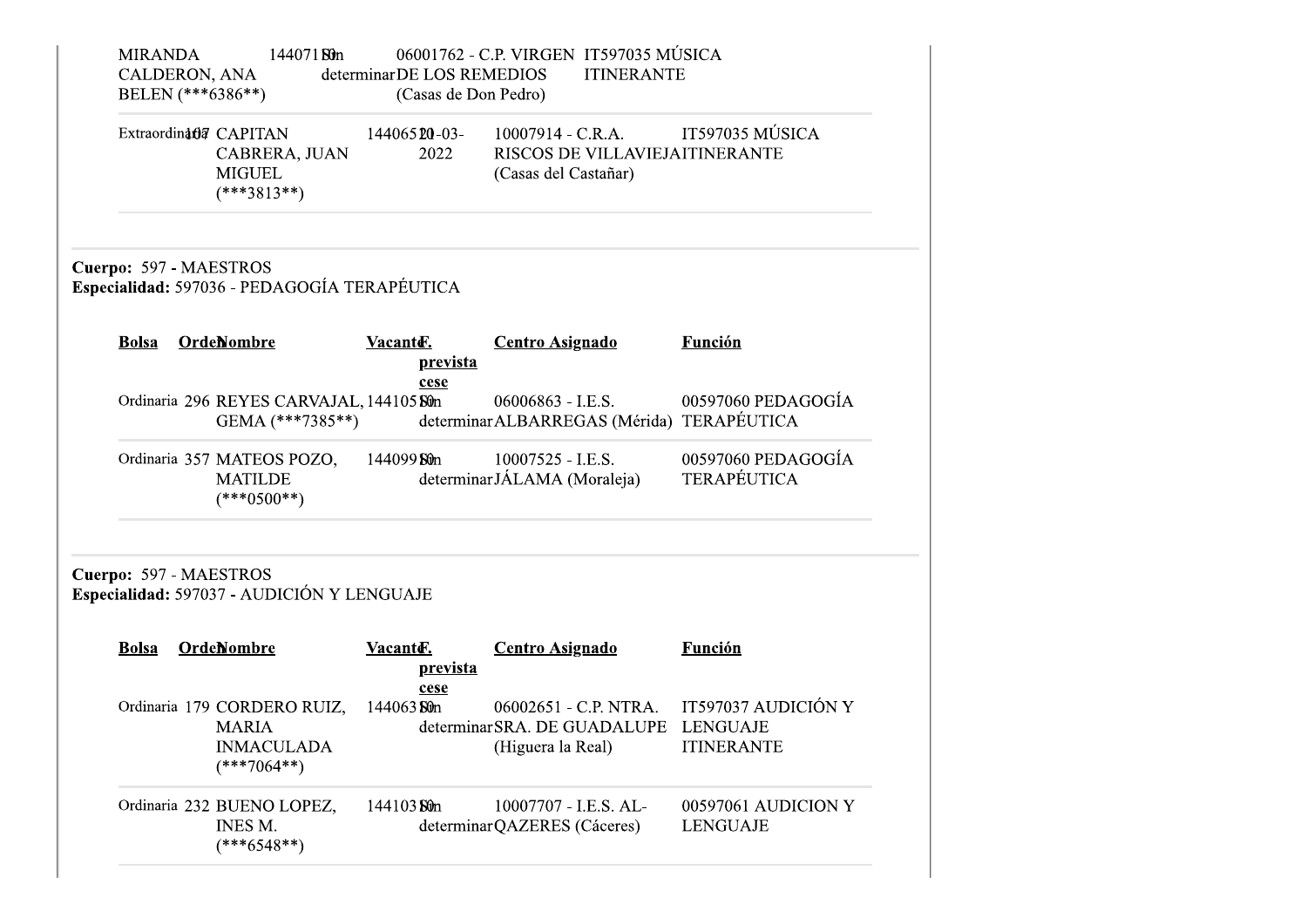| Ordinaria 243 MARTINEZ DIAZ, 14407080m | 06000976 - C.E.E. LOS        | 00597037 AUDICION Y |
|----------------------------------------|------------------------------|---------------------|
| M. CONSUELO                            | determinar ÁNGELES (Badajoz) | LENGUAJE            |
| $(***8108**)$                          |                              |                     |
|                                        |                              |                     |

Cuerpo: 597 - MAESTROS<br>Especialidad: 597038 - EDUCACIÓN PRIMARIA

| <b>Bolsa</b>         | <b>OrdeNombre</b>                                                           | Vacante.<br><u>prevista</u><br>cese | <b>Centro Asignado</b>                                                    | <b>Función</b>                                                 |
|----------------------|-----------------------------------------------------------------------------|-------------------------------------|---------------------------------------------------------------------------|----------------------------------------------------------------|
|                      | Ordinaria 314 SANCHEZ<br>PANIAGUA, M.<br><b>ISABEL</b><br>$(***5862**)$     | 144042 Sun                          | 06005470 - C.P. DION<br>determinarCASIO (Mérida)                          | 00597038 PRIMARIA                                              |
|                      | Ordinaria 352 ROMERO<br>FERNANDEZ, M.<br><b>PIEDAD</b><br>$(***5501**)$     | 144092 <b>Sû</b> n                  | determinar (Entrerrios)                                                   | 06004854 - C.P. LA PAZ 02597038 PRIMARIA 1/2<br><b>JORNADA</b> |
|                      | Ordinaria 386 HURTADO<br>VINAGRE, MARTA<br>$(***2778**)$                    | 144104 St0n                         | $10003283 - C.P.$ LOS<br>determinar ARCOS (Malpartida de<br>Cáceres)      | 00597038 PRIMARIA                                              |
|                      | Ordinaria 495 ZAMBRANO<br>RAMIREZ, M. DEL<br><b>CARMEN</b><br>$(***5173**)$ | $144072$ BO-06-<br>2022             | 06006474 - C.P. CRUZ<br>VALERO (Fuente del<br>Maestre)                    | 00597038 PRIMARIA                                              |
| Ordinaria 688 INDIAS | SALGUERO, ANA<br>$(***8737**)$                                              | 144093 <b>Sû</b> n                  | 06000502 - C.P. NTRA.<br>determinar SRA. DE LA SOLEDAD<br>(Badajoz)       | 00597038 PRIMARIA                                              |
|                      | Ordinaria 718 HERMOSO<br>FLORES, M. LUISA<br>$(***8251**)$                  | 144100 Stin                         | $06004349 - C.P.$<br>determinarGABRIELA MISTRAL<br>(Solana de los Barros) | 00597038 PRIMARIA                                              |
|                      | Ordinaria 724 PULIDO NUÑEZ, 144053 Sûn<br><b>MARIA CRISTINA</b>             |                                     | 06001518 - C.P. JACOBO 00597038 PRIMARIA<br>determinarRODRÍGUEZ PEREIRA   |                                                                |